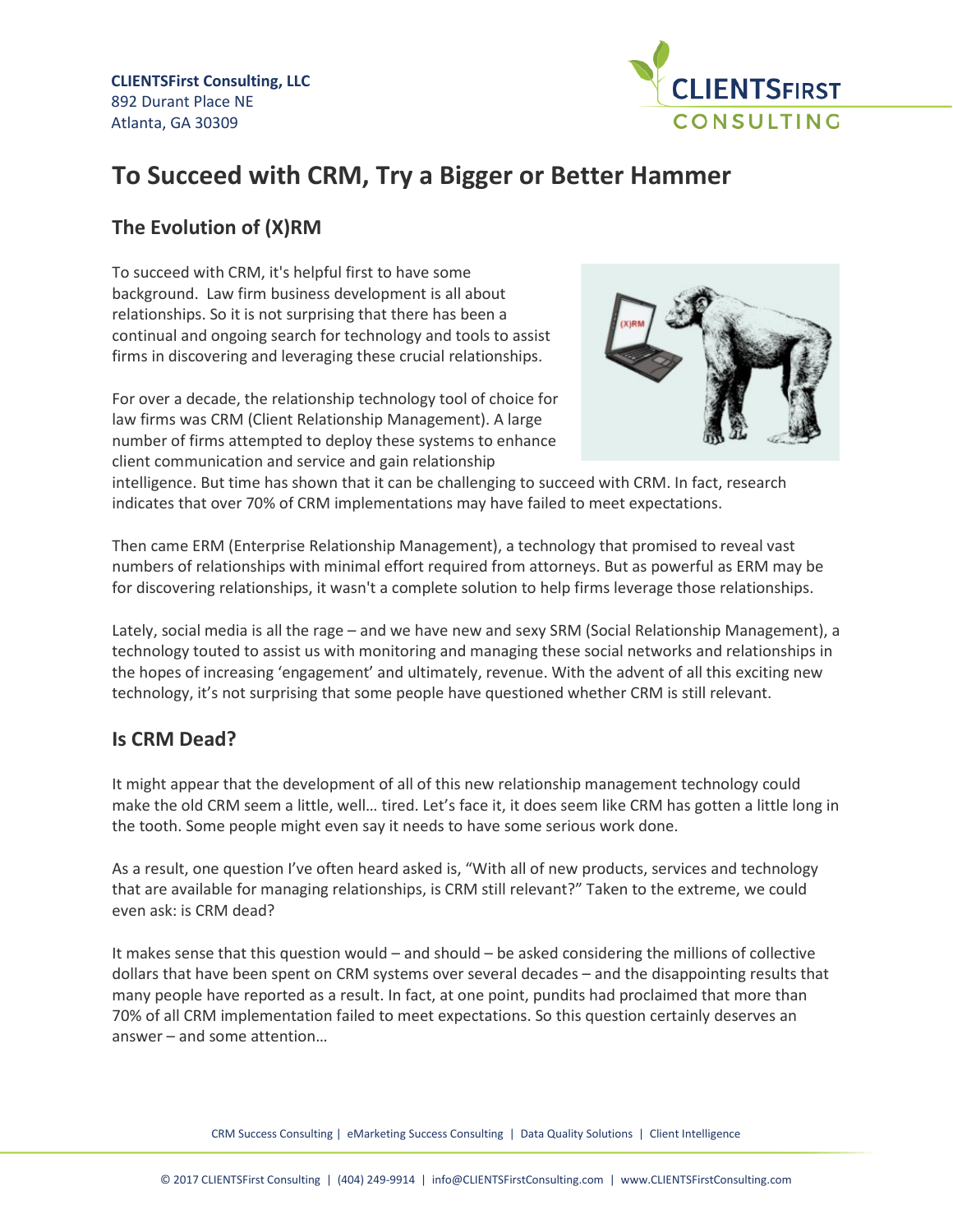## **CRM on the Shelf?**

It's easy to question the relevance of CRM now that there is newer technology on the market or because of the CRM implementations that failed to meet expectations in the past. What is more difficult is to take some responsibility for CRM's past failure.

CRM is about people, process and technology – and when systems failed in the past, it was largely due to people and process issues, not the CRM technology. CRM requires a fundamental change in the way firms think about and manage relationships, and a lot of firms just weren't prepared to deal with the change. CRM also requires significant resources in terms of time, money and people, and many firms weren't ready or willing to dedicate the necessary resources.

Another problem in the past was that people's expectations for CRM were sometimes unrealistic. They tried to do too many things too quickly. Many firms bought CRM systems thinking they would solve all the firm's communication and relationship management problems. Guess what, they didn't.

Some responsibility should also be shared by any of the CRM providers who touted all of CRM's bells and whistles and trotted out the dogs and ponies during demonstrations, or the ones who recommended that firms roll CRM out firm wide as quickly as possible so they could sell the most licenses in the least amount of time. Both of these strategies often backfired, resulting in a lot of CRM systems becoming shelf-ware – and a lot of customers becoming dissatisfied...

#### **CRM is Alive and Kicking**

And yet, despite all the past challenges, people are still investing tens or even hundreds of thousands of dollars in CRM systems. In fact, in recent years, the worldwide CRM market revenue has actually grown 12.5 percent, according to leading technology research firm Gartner. Based on this, CRM still seems to be very much alive and kicking.

Why is this? Perhaps it could be because CRM is the essential tool for enhancing communication, coordination and client service. Despite all of the new technological developments, when it comes to managing the myriad relationships that are essential to developing – and growing – your business and practice, there is no better tool for the job. So how exactly do you succeed with CRM?

#### **The Hammer**

If we are going to think or talk about CRM as a tool, I think it begs the question: which tool would CRM be? In the wide world of tools, I think a lot of people would say that CRM is most like the hammer. It's been around for a really long time. It can sometimes be big, clunky and even a bit unwieldy. It's definitely not sexy. And if you don't pay attention to how you swing it, you can certainly cause a lot of damage – and with CRM, it can be way worse than just smashing your thumb.



CRM Success Consulting | eMarketing Success Consulting | Data Quality Solutions | Client Intelligence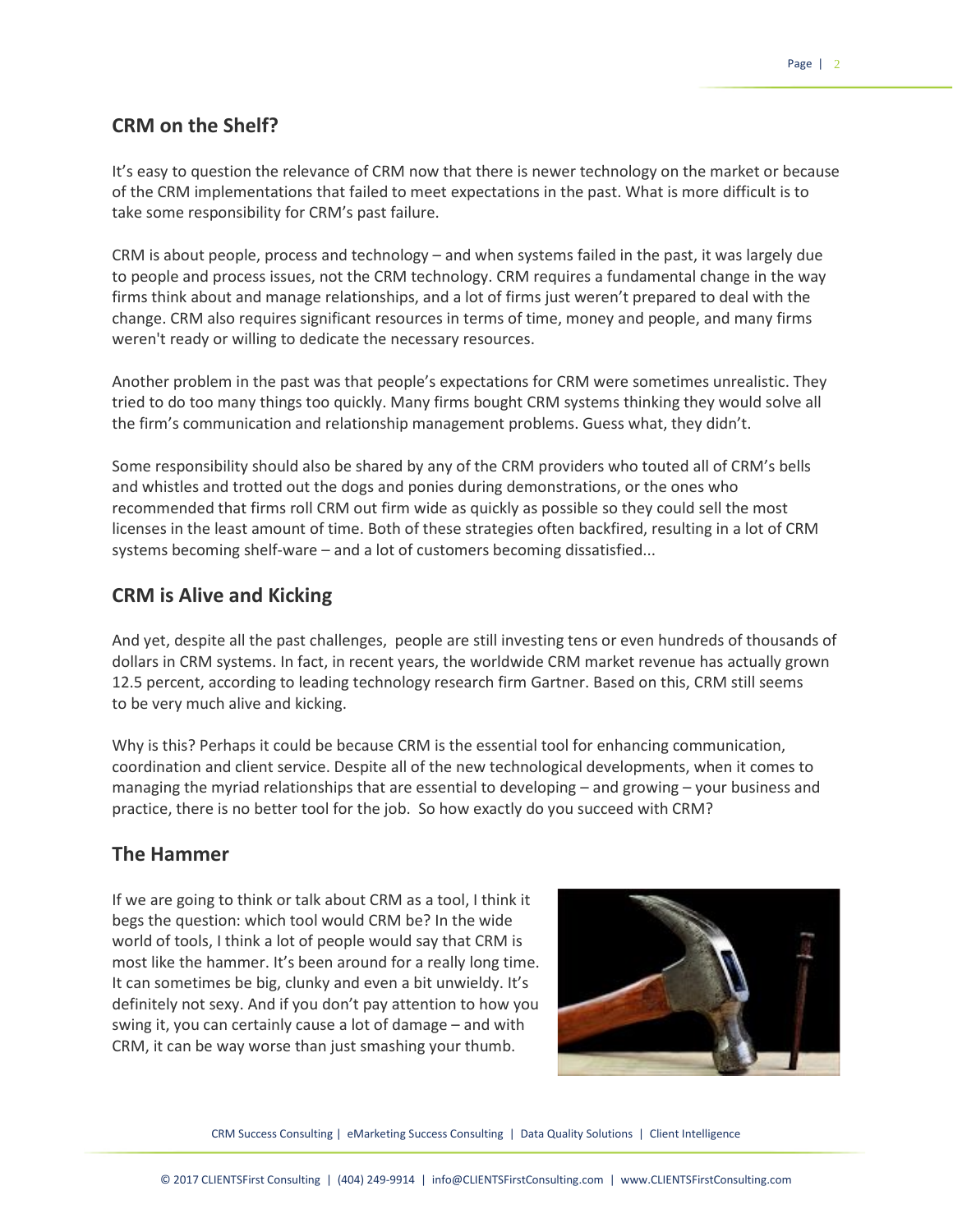Additionally, since the dawn of the hammer, which is a pretty long time, there have been quite a few new electronic tools invented, like ERM, blogs and social media, to name only a few. So it makes sense to ask, with all this cool new stuff, do we really even still need the hammer?

Frankly, all of these shiny new tools are great problem solvers -- until you are faced with a problem that looks like a nail. This is why none of these new tools have really 'replaced' the CRM hammer as a staple in any first-rate tool kit…

#### **A Bucket of CRM Nails**

Law firms often have buckets of issues that are particularly 'pointed' and for which there may simply never be a substitute to address them, i.e., the trusty (or some might argue rusty) old CRM hammer. These types of issues come in many varieties, but they almost always involve communication, coordination, collaboration, Client service or, most importantly, business development.

Over and over again, I hear marketing professionals and attorneys complaining that they invested a significant amount of money in this or that CRM system and all they got was a mailing list or a 'glorified Rolodex'. To address this complaint, I should say that most of the people who make these types of claims have never actually had to do a law firm mailing themselves.

In fact, every single time I discuss CRM success with managing partners of firms of all sizes, from 27 attorneys to more than 1000, the number one frustration that they unanimously articulate involves the inability to communicate effectively with Clients and prospects. They just don't understand why the firm can't seem to compile a current, correct and easily updated list of Clients and other contacts and why they can't seem to effectively execute something as 'simple' as an e-mail campaign. These issues can be a source of tremendous frustration in law firms...



#### **Pounding Out Communications with the CRM Hammer**

When it comes to issues with firm communications, the CRM hammer hits these challenges, well... right on the head. CRM is an excellent tool for helping a firm plan and execute marketing campaigns and distribute all types of communications. Here's how it works:

- First, CRM allows all of the professionals' contacts to flow into the system directly from Outlook, which means there are very few changes to their business processes and they don't have to use – or be trained on – new software.
- Then, CRM systems provide tools to allow contacts to be more quickly and easily standardized and de-duplicated. This ensures that contact information is consistent and complete and prevents multiple communications from being sent to the same recipients.
- Contacts can then be easily categorized and added to lists. This allows the firm to segment contacts to make sure, for instance, that the firm's alerts are sent to all Clients and prospects, while at the same time preventing them from being sent to competitors. Contacts can also be sorted by industry or practice to make sure that they get the most relevant communications.

CRM Success Consulting | eMarketing Success Consulting | Data Quality Solutions | Client Intelligence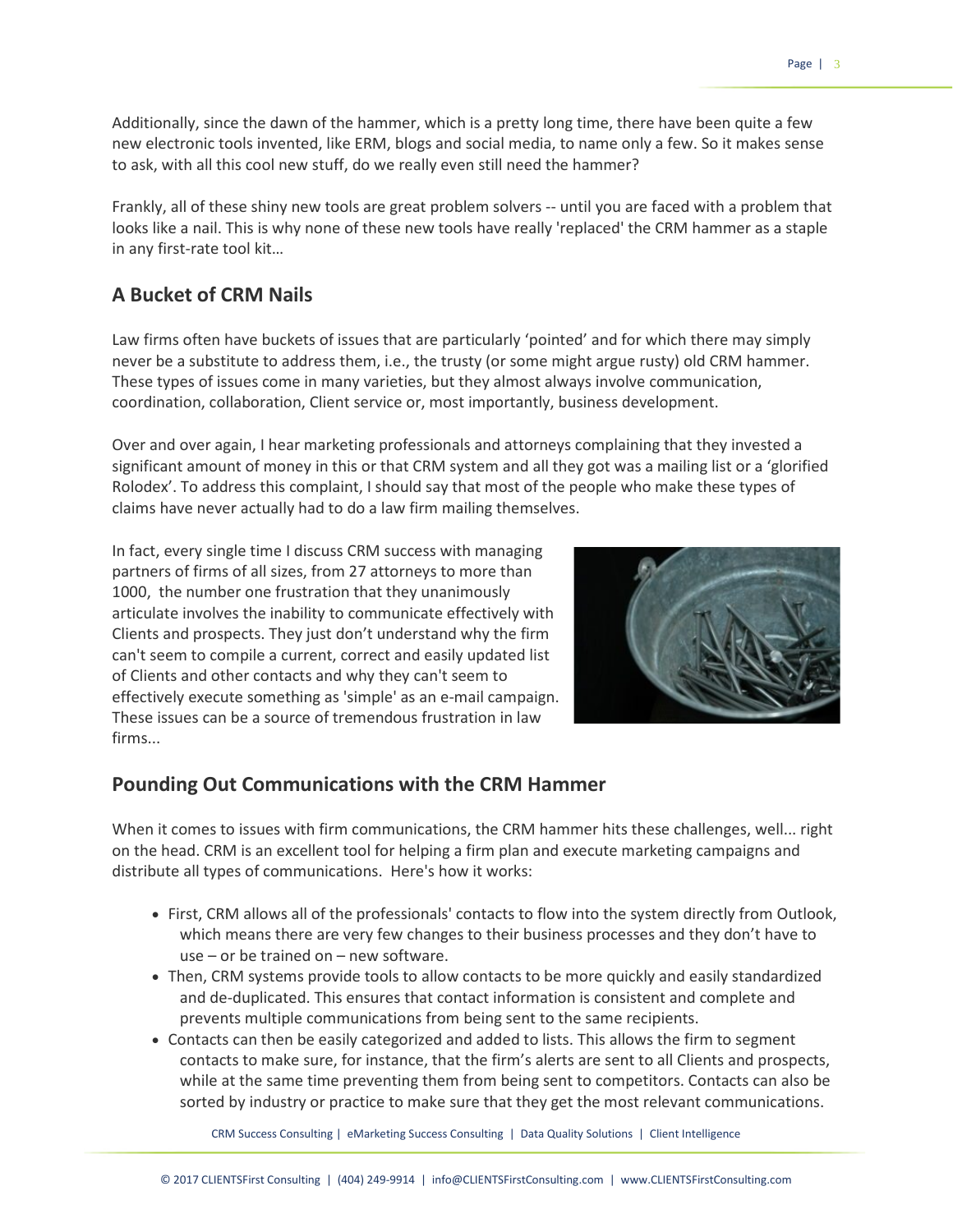• Additionally, after each e-mail or other communication has been sent, an activity can automatically be associated with each contact so that professionals can simply open their records to see who received what - and when.

And if you think CRM is great for managing communications, wait 'til you hear how it can improve event management…

## **Nailing Events with CRM**

There is often no better way to develop business than getting face-to-face with Clients and prospects. This may explain why so many law firms spend so much time and dedicate so many resources to events.

While the types of events are diverse – lunches and dinners, cocktail parties, seminars, roundtables, golf outings, sports tickets, political mixers, charity projects, open houses – the challenges are the same: distributing the event details, sending invitations, gathering RSVPs, assembling attendee lists, printing name tags, scheduling follow up and, in a perfect world, tracking business development progress with prospects who attended.

As a result, successfully managing events can be extremely complex and challenging. It requires a significant amount of effective communication and coordination. Hmmm, sound familiar? Yes, you guessed it: exactly the things that CRM does really, really well. Here's how it works:

- As with other types of communications, CRM allows the attorneys to quickly and easily contribute contacts to the firm's central CRM database, where those contacts can be deduplicated to prevent sending multiple invitations to one individual.
- Contacts can also be categorized and added to event lists, or lists can be generated by searches of contacts who meet certain criteria such as: people with HR Director titles --for invitation to an employment seminar, or people in the hospitality industry --for invitation to a roundtable on hotel financing options, for example.
- Before an event, invitations can be emailed to relevant lists of contacts directly from the CRM system or the lists can be imported into the firm's email software for distribution. With advanced analytics, the firm can track who received invitations, who opened them, who RSVP'd and who actually attended. At the event, attendee lists and nametags can be printed for check-in. Activities will then be added to each contact record automatically so that end users can see the status of each invitee.
- After the event, reminders can be set in the system and assigned to individuals who will be tasked with following up with prospects or leads. With additional CRM modules or modifications, these leads can be turned into opportunities that can be assigned to individual attorneys and tracked through the business development cycle or pipeline --all with CRM.

See why there is often no better tool than the CRM 'hammer' when you need to nail down events?

## **Roofing Nails**

Finally, CRM can help you to identify and leverage the relationships that are so crucial to firm business development and that literally keep a roof over your head. Because attorneys' contact relationships are attributed to them as their contacts enter the CRM system, those relationships can be identified and

CRM Success Consulting | eMarketing Success Consulting | Data Quality Solutions | Client Intelligence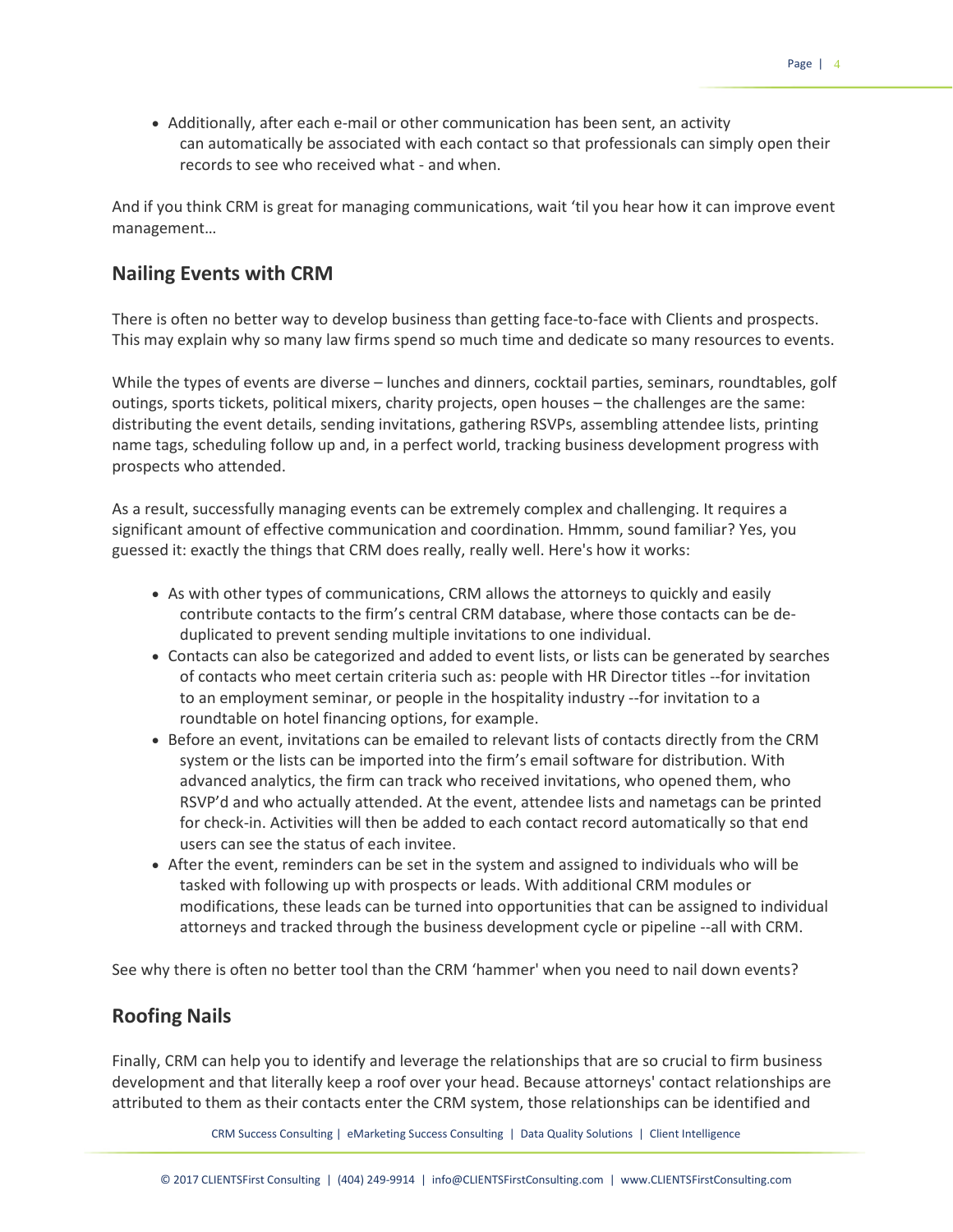shared with other professionals in the firm. Key contacts, such as the relationship partner can be identified.

#### **Driving the Nails**

For the 'nail-like' problems, there will simply never be a substitute for the trusty old hammer. These types of sharp issues often involve enhancing communication, collaboration and Client service.

#### **Building a Better Hammer Can Help You Succeed with CRM**

The hammer however, isn't going to be the tool of choice when faced with a screw. Could you find a way to make it work? Probably. But you may not achieve the desired result – and you'll probably break something (ok, maybe that's just me). Can you improve upon the hammer? Sure.

Anyway, so what does all this really mean for us? A couple things:

First, before grabbing the first tool in the bag, it always makes sense to evaluate the problem and the desired results. If the problem looks like contact management, improved communications, information sharing, basic relationship intelligence or enhanced Client service, that CRM hammer has a lot of experience in getting these jobs done. But if the problem is more screw-like, perhaps we should try something else.

Second, just because we have a shiny new tool in the box, it doesn't mean we should toss aside the ones that have served us well. Ok, I know, this is where some people will protest that in the past CRM Success has been challenging at best, or that it's often only good for creating mailing lists. But frequently, the people who make that statement haven't actually had the joy of trying to manage a law firm mailing list. And, in every firm I have ever worked with,– from under 100 attorneys to over 1000 - if you ask the attorneys about the biggest problems they want CRM to solve, that's always number one.

Maybe the best answer is to build a better hammer. Often, combining tools can make them exponentially more powerful than a single tool alone. Take, for example, the magnetic hammer. It holds the nail so you don't have to, allowing for a more powerful and accurate stroke and keeping the thumb out of harm's way. Or you can even forego the hammer completely and go with a nail gun. But again, while both of these tools are terrific and powerful, they are more suited for specific tasks than for small repairs or tasks around the house like hanging a picture. They can also be more expensive. So before heading out to the hardware store, you should make sure you have the right tool for the job.

The same applies to CRM. You can enhance its core value by reengineering it or integrating it with new features or other tools or services. For instance, combine it with ERM (Enterprise Relationship Management), a tool that mines e-mail traffic patterns, and you will not only be able to identify relationships, but you can also see relationship strength. This is important because when making an introduction or responding to an RFP, you want to make sure you have the strongest possible connection. And while your internal relationships are important, by combining your contacts with the power of social networking platforms such as LinkedIn, you could extend your reach significantly to a whole new level of relationships outside the firm. **©2017 CLIENTSFirst Consulting LLC. All rights reserved.**